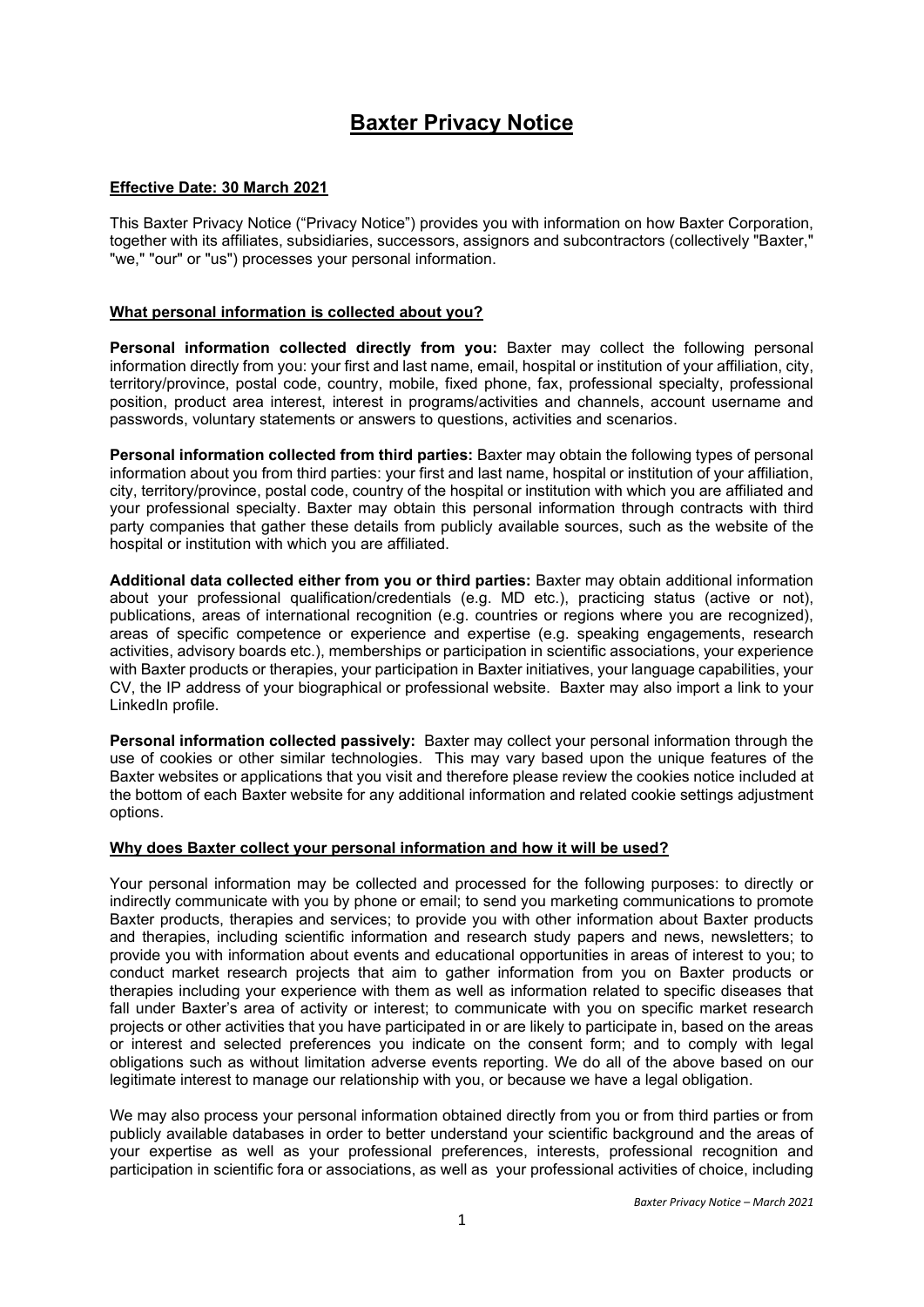research activities, publications, speaking activities, advisory boards, based also on Baxter's interaction with you, if it is the case. We do that in order to identify areas of collaboration with Baxter that would allow us to create opportunities to advance scientific exchange and medical care. We may also process your personal information in order to email you surveys about our collaboration. We do all of the above based on our legitimate interest to manage our relationship with you and understanding your preferences and needs.

In certain instances, we may conduct automated processing or analytics of your data for the purposes of assessing your characteristics as a healthcare professional in relation to clinical preferences, scientific and educational activities of choice.

Providing us your personal information for the purposes described above is voluntary. Please note that if you provide your consent, you may always withdraw it or change your preferences by following the instructions for unsubscribing available on the consent form. You can also withdraw your consent by contacting us using the contact details in the "How to Contact Baxter" section below. Note that withdrawal of your consent does not affect the lawfulness of processing of your personal information before your consent's withdrawal.

## **Who will Baxter share your personal information with and international transfers**

Baxter is a global company and therefore uses global vendors and subcontractors as well as global IT systems and applications. As a result, your personal information may be transferred to our global affiliates and to our employees, vendors and subcontractors who work for us and are located outside Canada in other countries such as the United States. These third parties are restricted from using your personal information in any way other than to provide services for Baxter and Baxter has contracts in place requiring them to provide a level of protection to your personal information equivalent to that required under applicable Canadian privacy laws. For more information about Baxter's service providers, please contact us at [privacy@baxter.com.](mailto:privacy@baxter.com)

If we are involved in a sale or transfer of all or some of our business assets or operations via a share or asset deal, your personal information may be transferred to the acquiring organization who will be required to provide a level of protection for your personal information equivalent to that required under applicable Canadian privacy laws. Should such a sale or transfer occur, you will be informed about this and may withdraw your consent to or, as applicable, object to the transfer of your personal information to and processing and use of your personal information by the transferee.

## **How long will Baxter keep your personal information?**

Generally, your data will only be kept for as long as we reasonably consider it necessary for achieving the purposes set out above, or for as long as we are legally required to keep it. More specifically, your personal information will be kept for the following time periods:

- If you have given us your consent to send you marketing, commercial and related types of communications, we will keep your personal information until you withdraw your consent to receive such communications or until we no longer send such communications;
- If we have collected your personal information solely to send you the surveys mentioned herein, we will keep your contact details until you opt-out of receiving such surveys or until we no longer need to send you such surveys, whichever happens first. As part of those surveys, we will retain your survey data for as long as you remain connected to Baxter and we need the information to help us understand how we are interacting.
- If we have collected your personal information indirectly (i.e. from third parties), we will keep such personal information until our first contact with you and further retention will be subject to your receipt of this Privacy Notice and/or your consent as applicable. If such contact cannot be performed within a reasonable period of time from the collection day of your personl information, your personal information will be deleted.

## **Your rights regarding your personal information**

Canadian data protection and privacy laws give you rights with respect to your personal information, but these may vary by province or sector and may also depend on your relationship with Baxter. Such rights include but may not all be applicable to you: